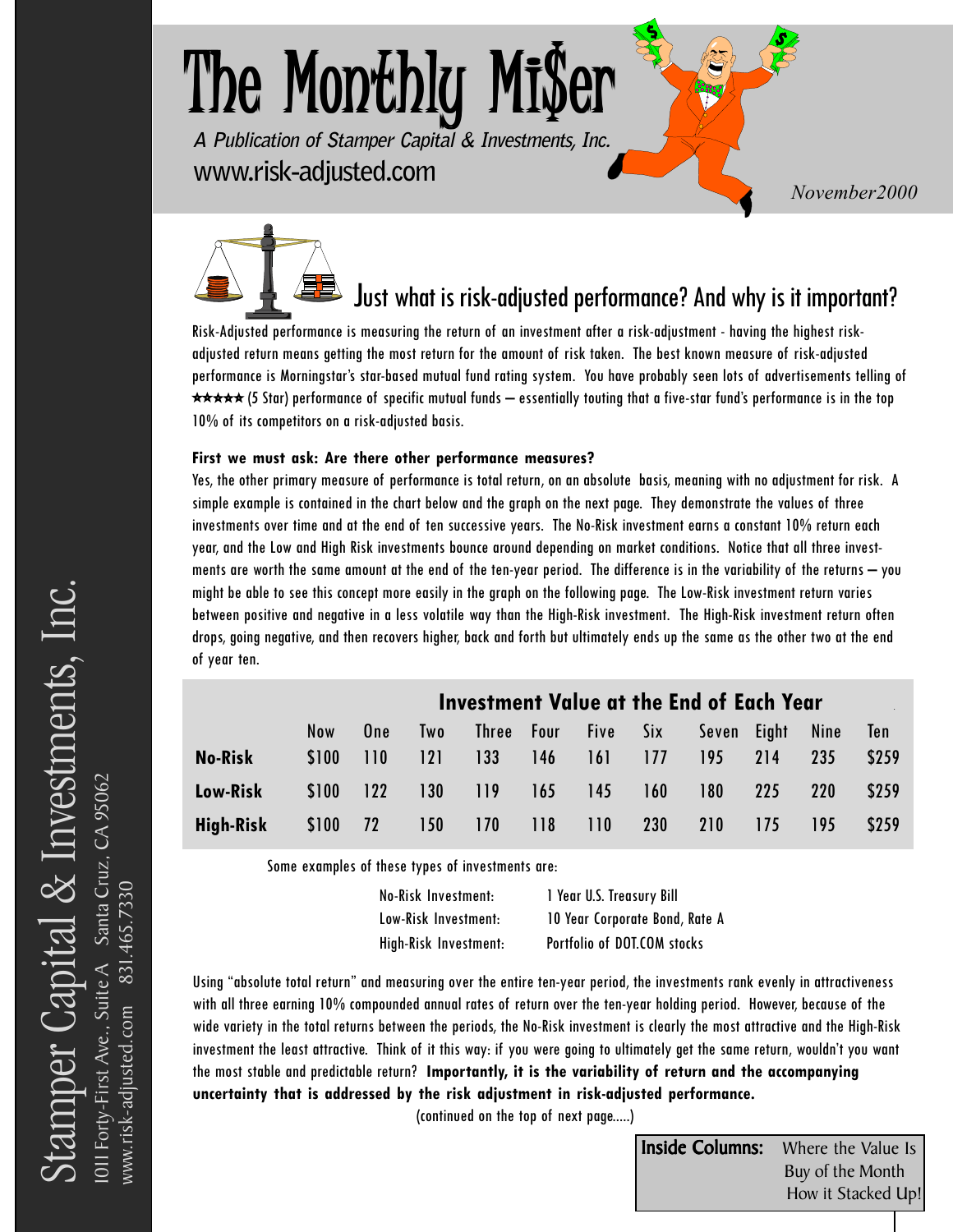#### Front Page Article Continued...

 **In order to determine riskadjusted returns, investment professionals use statistical and mathematical models to determine returns after risks are equalized.** But, we can think of it conceptually too: If the Low-Risk investment returns are levered up by using the investment as collateral on a loan, which is used to purchase more of the same investment (essentially margin credit), until the variability is the same as the High-Risk investment's and



the return of the investment is expected to be greater than the cost of borrowing. Thus, if the Low-Risk investment were levered up until its variability of returns equaled those of the High-Risk investment, its compounded annual total return could potentially be 18% (depending upon the cost of borrowing), so on a risk-adjusted basis, the Low-Risk investment is dramatically more attractive than the High-Risk investment in our example.

**Short Comings of Performance Measurement as an Indication of Future Performance** – Both "absolute total return" and



"risk-adjusted performance" are calculated on historical results which are not necessarily indicative of the future. The consistency and



 discipline of the invest ment approach and the length of the time period over which the returns are calculated is

important – the longer the better for more accuracy in forecasting. For example, a recent study on Morningstar ratings by the TIAA-CREF Institute confirmed that only about one-third of the five-star or four-star mutual

As for credit quality, this bond

funds stay in those upper ranks – at some time the rest fell to the three-star level or below. It concluded that "The longer a fund has a high rating, the less likely it is to drop down.

At Stamper Capital we have achieved our top five-star, risk-adjusted performance ratings (over ten-years) by consistently making decisions based on the upside potential and downside protection of each investment relative to credit quality, security characteristics and alternatives in the general markets. We find it intellectually and intuitive, that this method will continue to result in top risk-adjusted performance for our clients.

On November 1, 2000, we made an exceptional purchase of an attractive odd-lot (small piece) at an especially compelling level: we made this purchase at 100.5 (100.5% of par), which equates to a respectable 4.58% tax-free yield to the next call date: 1-01-2001 at 100. If the bond makes it all the way to maturity, and we think it will since the first possible call was passed in 1998, the

Concord, CA tax Allocation, Unrefunded Balance 8% due 7-1-18 Rated AAA by S&P and Moody's Insured by BIG First Call was 7-1-98, and every six months since then to maturity Sinking Fund begins 7-1-18 **Yield to Call Maturity Average Life** 4-4-14 **Date Tax-Free** 1-1-01 7-1-18 4.58% 7.95% 7.94%  **Pre-Tax Equivalent** 7.58% 13.15% 13.14% **Treasury** 6.47% 5.92% 5.82% **Spread** 111 B.P. 723 B.P. 732 B.P. **Duration** 0.2 Years 9.1 Years 7.8 Years compares favorably to a U.S. Treasury – it is insured by BIG and is rated AAA by both S&P and Moody's, so it is safe. The table summarizes these calculations and adds a tax equivalent yield spread to similar maturity U.S. Treasuries – Generally, the wider the spread the better:

yield to maturity is a very attractive 7.95%. Importantly, those yields are tax-free. To equate these yields to taxable yields (like a CD or a Stock Market return) we translate them into pre-tax equivalent yields: divide by (1-tax rate). We used the highest federal income tax bracket of 39.6% for our calculations. Adjusting the yields only considering Federal taxes, the pre-tax equivalents are: 7.58% to the current call and 13.15% to maturity. Because the bond has a sinking fund, we also need to calculate the yield to the bond's average life based on scheduled sinking fund payments. The average maturity of the bond when considering the scheduled sinking fund payments is 4-04-14; our purchase is a tax-free 7.94% yield to that average life or a 13.14% pre-tax equivalent.

From the chart you can see that **we expect this exceptional investment will earn, on a pre-tax equivalent basis, between +1.10% to +7.23% more than a similar risk U.S. Treasury every year, which is outstanding.** The only shortcoming is: because the bond can currently be called, its price will not go up if interest rates in general go down. However, we think this lack of upside potential is more than offset by the superior downside protection from rising interest rates provided by the exceptionally high yields. We believe this position will easily outperform almost all other investments on a risk-adjusted basis unless the market goes straight up.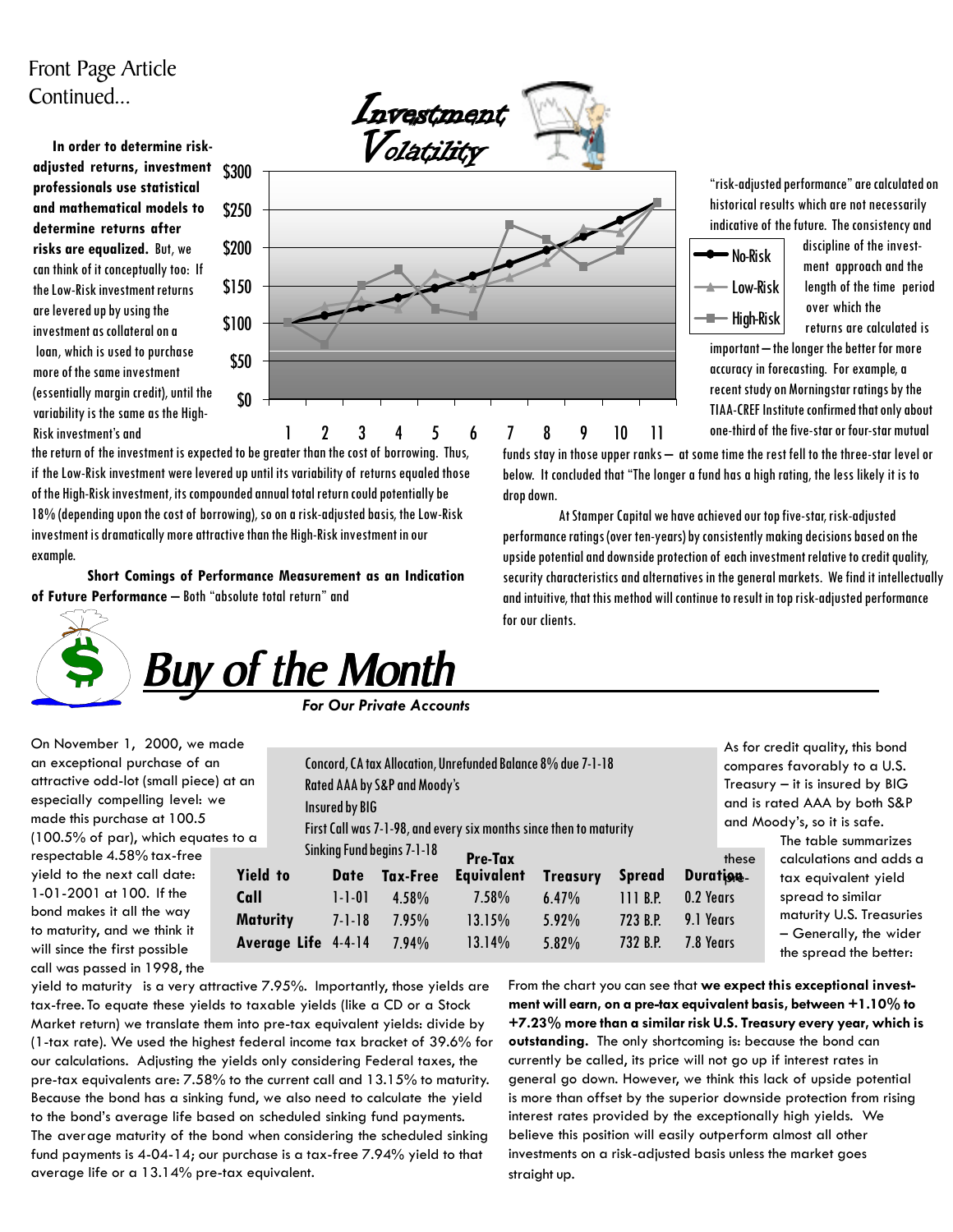## <u>. How It Stacked Up!</u>

Over a year ago, on April 27, 1999 we bought a bond similar to the Buy of The Month, we purchased the bond at 101.726 (101.726% of par), which equated to a slightly positive yield of +0.52% to the first optional call on 6-1-99 at 101. Importantly, the bond we bought was insured by MBIA and is

would have been 4.44% or 7.35% pre-tax equivalent – and the bondholder would have outperformed almost all investments on a risk adjusted basis. The table summarizes these calculations at the time of purchase.



rated AAA. If the bond were to make it all the way to maturity without being called the yield would be 7.15% tax-free. To equate the 7.15% tax-free yield to a taxable yield (like a CD,

a

Loma Linda, CA Collateralized Mutlifamily Housing 7.375% due 6-1-09 Insured by MBIA and rated AAA by S&P and by Moody's First optional call was on 6-1-99 at 101, dropping to par The Bond has three sinkers: 6-1-99, 6-1-04, and 6-1-09

 **Importantly, this position is still outstanding – ourannualized tax-free total return over our current 19 month holding period is a tax-free 6.32% (using the conservative current valuation of 100.26) – that works out to a 10.46% pre-tax**

> **nineteen month U.S. Treasuries at the time of our purchase.**

 a \$40,000 position so our out-performance

| to a taxable yield (like a CD,                                                                              |                                                              |                                                          |                                        | Pre-Tax                                            |                                                  |                                                           |                                                       | -that works out to a 10.46% pre-tax                                                                                   |
|-------------------------------------------------------------------------------------------------------------|--------------------------------------------------------------|----------------------------------------------------------|----------------------------------------|----------------------------------------------------|--------------------------------------------------|-----------------------------------------------------------|-------------------------------------------------------|-----------------------------------------------------------------------------------------------------------------------|
| or a Stock Market<br>return), we translated it<br>into a "pre-tax<br>equivalent yield" by<br>dividing it by | <b>Yield to</b><br><b>First Call</b><br>Two Mo.<br>Three Mo. | <b>Date</b><br>$6 - 01 - 99$<br>$7 - 01 - 99$<br>8-01-99 | Tax-Free<br>0.52%<br>$3.16\%$<br>4.44% | <b>Equivalent</b><br>$0.86\%$<br>$5.23\%$<br>7.35% | <b>Treasury</b><br>4.65%<br>$5.74\%$<br>$5.75\%$ | <b>Spread</b><br>$-379$ b.p.<br>$-51$ b.p.<br>$+163$ b.p. | <b>Duration</b><br>0.1 years<br>0.1 year<br>0.2 years | equivalent or about<br>$+4.06\%$ more than<br>nineteen month U.S.<br><b>Treasuries at the tim</b><br>of our purchase. |
| $(1$ -tax rate). We<br>used the highest<br>federal tax of 39.6%                                             | <b>SO-FAR</b><br><b>Maturity</b>                             | $10-27-00$<br>60109                                      | 6.32%<br>7.15%                         | 10.46%<br>11.84%                                   | $5.22\%$                                         | 6.40% $+406$ b.p. 1.4 years<br>$+662$ b.p.                | 6.9 years                                             | This bonds is<br>$a $40,000$ position<br>so our out-performo                                                          |

for our calculations. Adjusting the yields by considering only Federal taxes, the pre-tax equivalent yields are: +0.86% to the first call and 11.84% to maturity. Thus, if the bond got called immediately, we would have earned only a bit; but, for *every* month the bond was outstanding, we got that large 7.375% taxfree coupon and the yield steps up. In fact, if the bond was outstanding for just three months past our purchase, the tax-free yield (annualized total return)

translates into an equivalent additional pre-tax income of \$1,840 for one year. If the bond had been called immediately the downside would have been that we under-perform for a month - but the bonds are still outstanding and this position is going to continue outperforming the markets dramatically. By the way, the average annual return of the stock market over a long period of time is about 11%, we have almost matched that at a very small fraction of the risk!

### About Stamper Capital & Investments, Inc.

#### Institutional & High Net Worth Private Account Portfolio Management

Stamper Capital & Investments, Inc. specializes in fixed-income portfolio management strategies and implementation tailored to each of our client's specifications. In order to help our client's meet their long-term investment goals while maintaining their chosen lifestyle, we focus on maximizing risk-adjusted performance, that is, we seek to obtain the most return per amount of risk our clients choose to take. The majority of our fixed income portfolios are invested in municipal bonds, but we also offer strategies for taxable municipal bonds, corporate bonds, mortgage-backed securities, high yield corporate (junk) bonds and convertible bonds, you could say we like bonds! In addition to private account management Stamper Capital & Investments, Inc. manages The Evergreen High Income Municipal Bond Fund.

In the 16 years our Portfolio Manager, Clark Stamper, has been managing accounts in the fixed income markets, he has come to believe that maximizing investor's risk-adjusted performance is the most professional and prudent investment approach that can be implemented – and it works, as you can see from our top performance in the table on the back page of this newsletter. If you are an investor and would like to know more about how our strategies could benefit you, check out our website at: www.risk-adjusted.com or if you'd rather, give us a call 888-206-6295, we'd love to teach you how our strategies could help secure your wealth for your future.